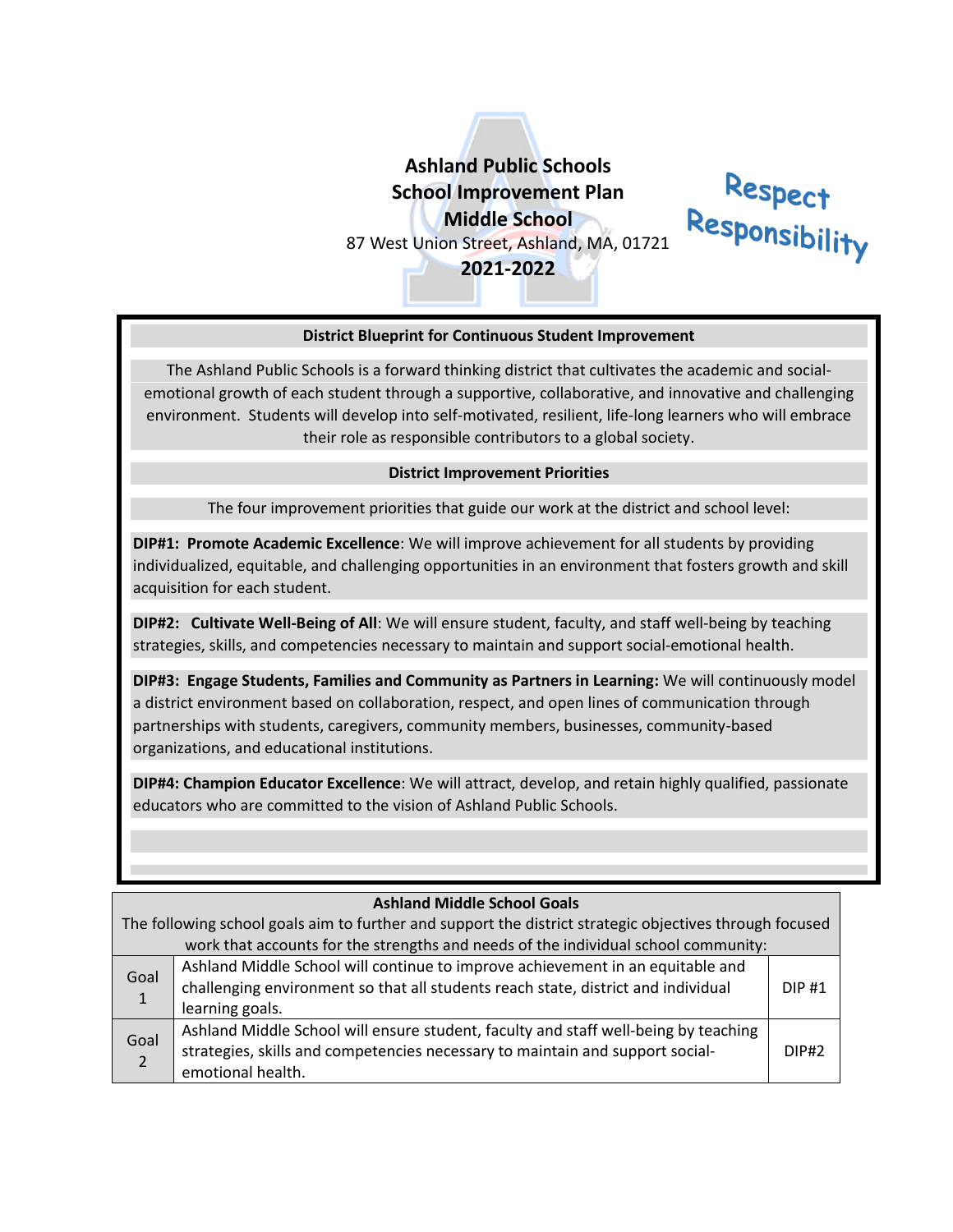| Goal<br>3 | Ashland Middle School will continue to open lines of communication by fostering a |              |
|-----------|-----------------------------------------------------------------------------------|--------------|
|           | school environment based on collaboration, respect, partnerships with students    | <b>DIP#3</b> |
|           | and parents, businesses, and the entire Ashland Community.                        |              |

**Goal #1:** Ashland Middle School will continue to improve achievement in an equitable and challenging environment so that all students reach state, district and individual learning goals.

**District Alignment**:**DIP#1: Promote Academic Excellence**: We will improve achievement for all students by providing individualized, equitable, and challenging opportunities in an environment that fosters growth and skill acquisition for each student.

Stage:

 $\square$  Planning

**x** In Progress

Start Date: (August 31, 2015)

End Date: Ongoing

### Action Items:

1. During the 2020-2021 School Year:

In the 2020-2021 school year, the move to the Hybrid model and added remote learning component will alter the educational experience for AMS students. The daily schedule has changed significantly as compared to previous years. Prior to the start of the year, teachers will be provided time during professional development days to:

- A. Experience training on various components of Google Suites
- B. Explore Google Trainings or software such as Live Streaming(Eduscape), Pear Deck, EdPuzzle, and NEWSELA
- C. Prepare Lessons and Synchronous/Asynchronous (Remote) units and lessons
- D. Create and review curriculum and course pacing

Prior to the close of the 2020-2021 school year, teachers will provide input regarding the use and impact of the various platforms listed above. During the 2021-2022 school year, the middle school will continue to effectively utilize platforms deemed to enhance instruction.

2. MCAS Testing occurred in the Spring of 2021. Students tested in one session in the subjects of ELA(all grades), Math(all grades) and Science(grade 8 only)

AMS administration will analyze Next Generation MCAS data. Based on data analysis, students who are not meeting standards and meet set criteria will be offered Title 1 math services. ISSPs will also be created for students in any MCAS tested subject in which they are not meeting expectations.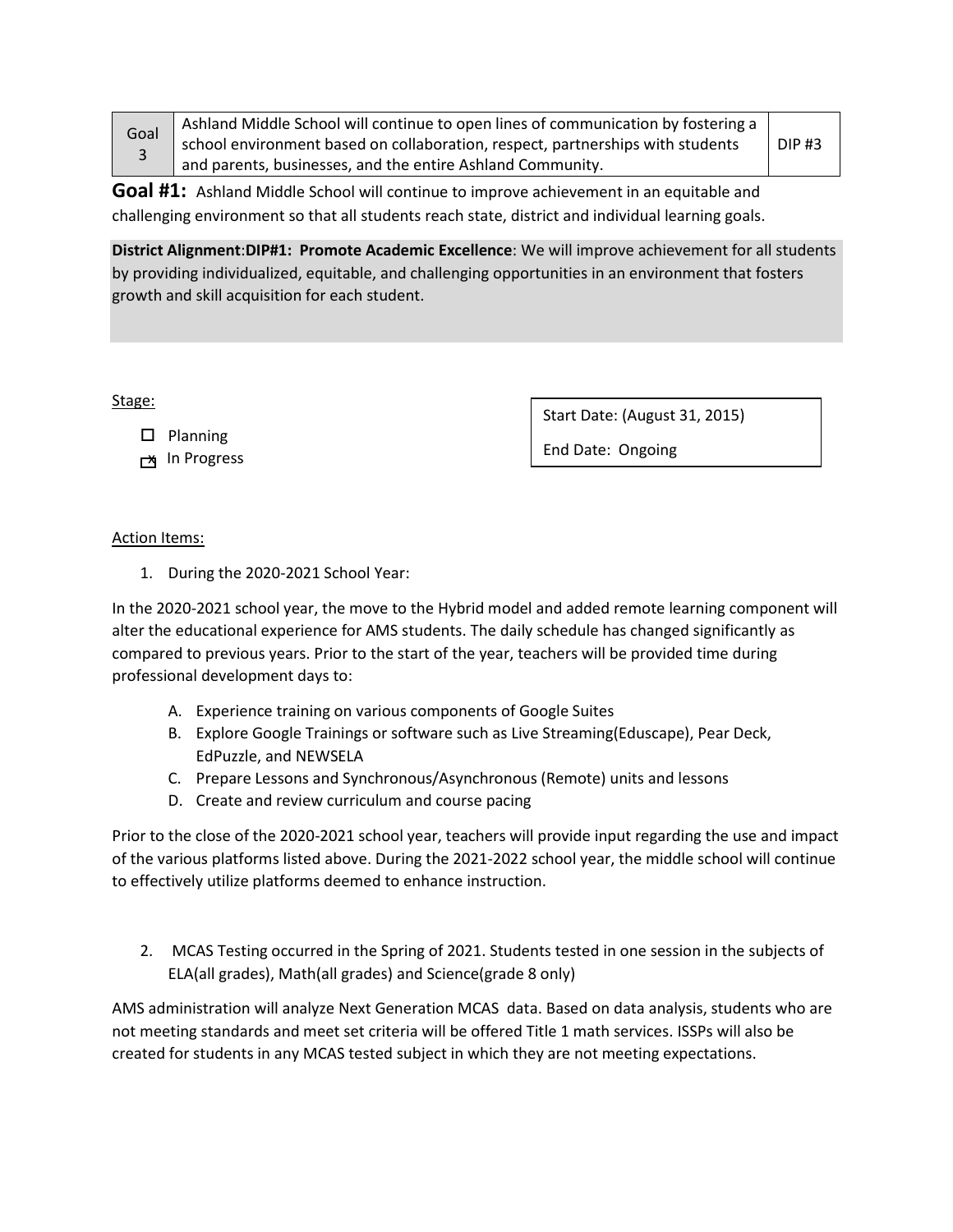- A. Teachers(in Teams) will utilize Discovery Block to increase remediation for students who scored in the Did Not Meet or Partially Met on MCAS tests.
- B. Teachers will use team time to review ISSPs and student performance. Strategies and goals may be adjusted over the course of the school year.
- 3. The RTI team will meet weekly throughout the school year to identify students in need of support and set goals for individual growth and success.
- 4. During the 2020-2021 school year, Teachers will be provided curriculum meeting time and/or professional development to discuss the process of assessing students at the onset of the 2021- 2022 school year. Time will also be dedicated to continue to improve transitions from one grade to the next. This work includes alignment, assessment calibration and the creation of benchmark or common assessments. Teachers will also be meeting by department to discuss the impacts of Covid on the curriculum and make adjustments to units, lessons, assessments, etc.
- 5. During the 2021-2022 school year, AMS will review the number and services/supports of the ELL and sub separate Special Education students in the building. Based on findings, personnel and budgetary requests/decisions will be put forward to address current and future needs of the program.

### Indicators of Success:

- A. Creation and implementation of ISSPs in the fall of 2021. Parents receive ISSPs in November.
- B. 75% of students scoring "Not Meeting Expectations" in MCAS will show over 50% growth for the 2021-2022 school year.
- C. RTI Based on individual data, appropriate interventions are implemented so that students may reach individual, state and district goal targets
- D. ELL students, students with disabilities and students of color will show high growth in percentage of students meeting expectations on MCAS testing.
- E. A review of the number and services/supports of ELL and Sub Separate Special Education students in the building is conducted. Based on findings, personnel and budgetary requests/decisions are put forward to address current and future needs of the program.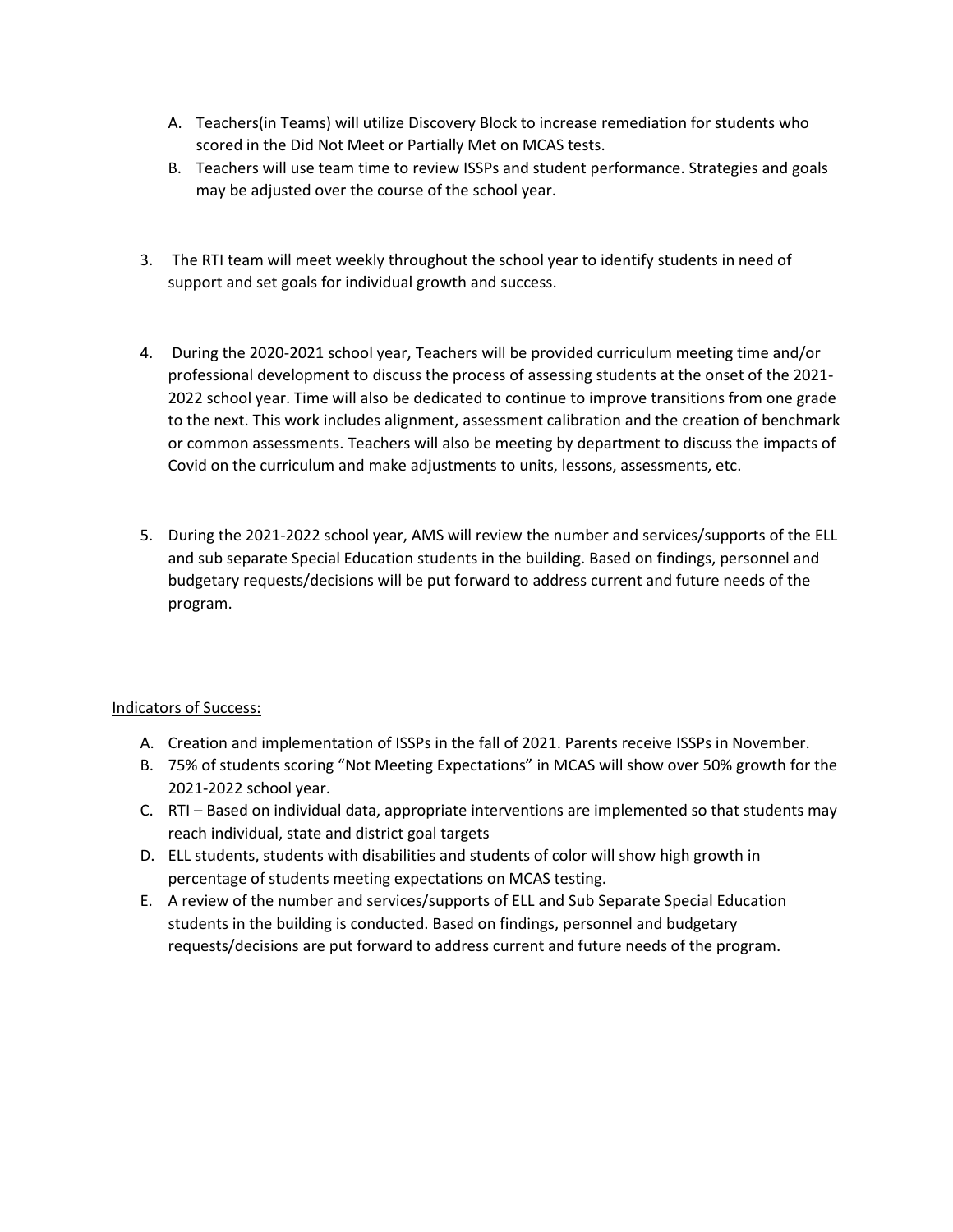#### Narrative:

To achieve this goal, a two prong approach is being implemented. One goal focuses on data analysis to identify need areas for the curriculum while the other goal centers on meeting individual learning needs of students. By analyzing MCAS data and assessing student performance, teachers and administration can address growth areas and implement action items to target those areas.

### **Accomplishments**

### **2020-2021 School Year**

- 1. During the 2021-2022 school year, Ashland Middle School partnered with the Ashland High School National Honor Society to create a (virtual)tutoring program for those AMS students who would benefit from additional supports.
- 2. Special education students designated as high needs students by the Department of Secondary and Elementary Education had the opportunity to attend school for 4 days in the Hybrid Model during the 2020-2021 school year. These students will receive additional supports to help them meet individual, state and district learning goals.

The following goals have been fulfilled within the past 5 years, and are currently in place.

| Goal                                                           | <b>District</b><br><b>Alignment</b> | <b>Date Completed</b> |
|----------------------------------------------------------------|-------------------------------------|-----------------------|
| AMS curriculum aligned to MA Common Core standards.            | <b>DIP#1</b>                        | School year 2015-     |
| Universal Backwards Design units created by teachers during    |                                     | 2016                  |
| professional development time.                                 |                                     |                       |
| Curriculum Pacing, structure, assessments shifted to meet the  | <b>DIP#1</b>                        | School year 2020-     |
| needs of all students                                          |                                     | 2021 and ongoing      |
| Ashland Middle School is now a 1:1 school - all students were  | <b>DIP#1</b>                        | School year 2020      |
| distributed a device(Chromebook) for the 2020-2021 school      |                                     | and ongoing           |
| year. Families in need of Wifi will be provided a "hotspot" so |                                     |                       |
| all can have equitable access.                                 |                                     |                       |
| AMS achieved 60% growth(overall) in both ELA and Math in       | DIP#1                               | School year 2015,     |
| years prior to the 2020-2021 school year (MCAS cancelled due   |                                     | 2016 and ongoing      |
| to Covid)                                                      |                                     |                       |
| AMS achieved target and growth goals for MCAS in years prior   | <b>DIP#1</b>                        | School Year 2016-     |
| to the 2020-2021 school year (MCAS cancelled due to Covid)     |                                     | 2017 and ongoing      |
| ELL/Sub Separate Special Education programs examined.          | <b>DIP#1</b>                        | School Year 2018-     |
| Personnel added to meet the needs of current and future        |                                     | 2019 and ongoing      |
| students in the program.                                       |                                     |                       |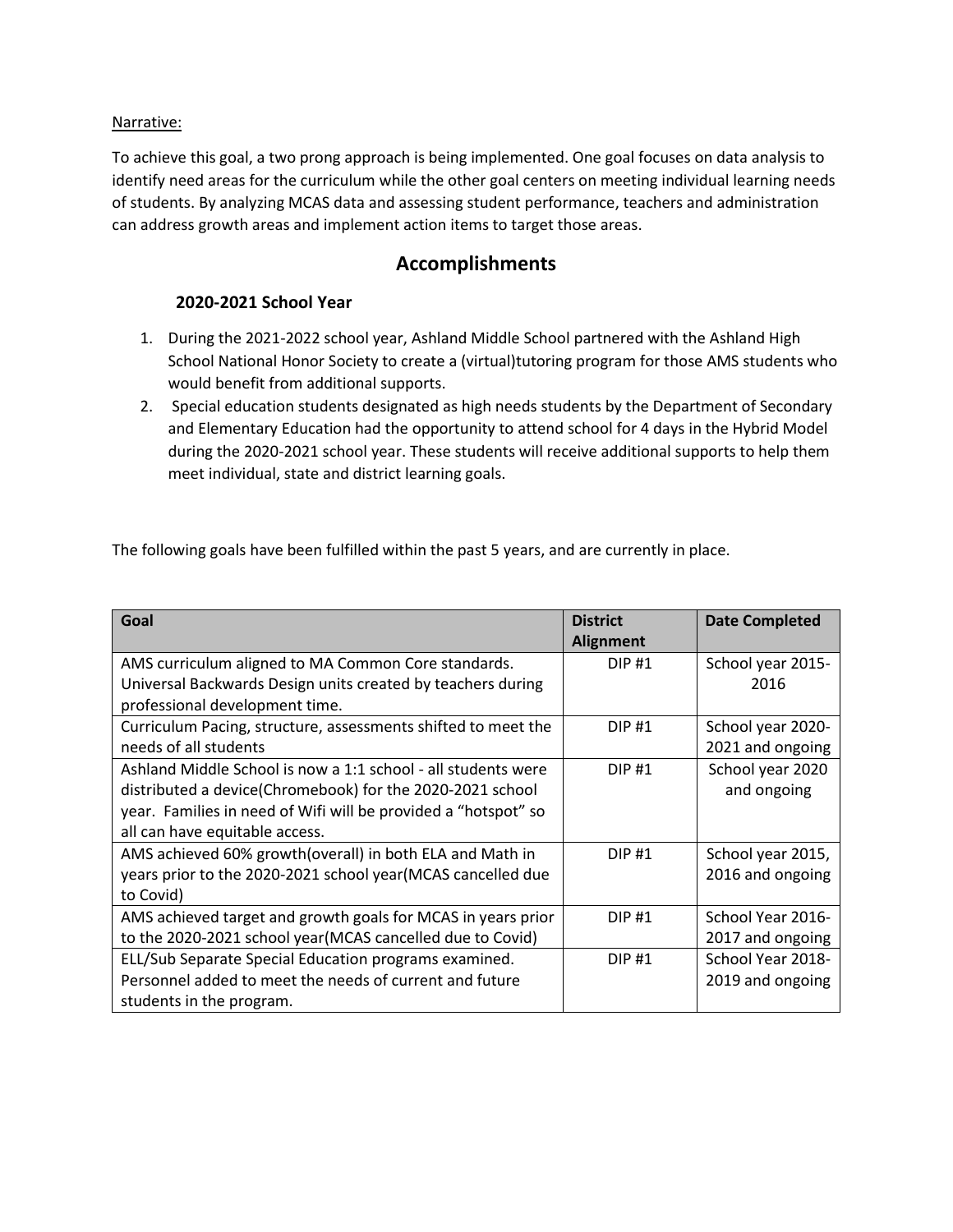**Goal #2:** Ashland Middle School will ensure student, faculty and staff well-being by teaching strategies, skills and competencies necessary to maintain and support social-emotional health.

**District Alignment**: **DIP#2: Cultivate Well-Being of All**: We will ensure student, faculty, and staff wellbeing by teaching strategies, skills, and competencies necessary to maintain and support socialemotional health.

Stage:

 Planning h Progress ל<del>א</del> Start Date: (August 31, 2015)

End Date: Ongoing

#### Action Items:

#### **Students:**

- 1. During the 2020-2021 school year, guidance counselors will create and implement the "Connections Academy". This program provides outreach, support, and social connection to students in all grades as they navigate the stressors and challenges brought about by the impact of the Covid pandemic. SEL lessons will be delivered to develop coping skills, support emotional management, and reduce stress. Informal check ins and "minute meetings" with all students are components of the academy. This program will be continued during the 2021-2022 school year.
- 2. During the 2020-2021 school year, counselors will implement "Wellness Weeks". Students will attend lessons and participate/contribute to days such as Motivation Mondays, Terrific Teachers Tuesdays, and Wellness Wednesdays. Students will share these with other students by reading them during morning announcements. This program will be continued during the 2021-2022 school year.
- 3. During the 2021-2022 school year, AMS will implement the S.O.S(Signs of Suicide) program at the middle school. 8<sup>th</sup> grade students will also attend a Minding your Mind Presentation. Small group discussions will follow S.O.S and Minding Your Mind presentations.
- 4. Student leadership will offer mentoring to younger students. This provides an opportunity for social connections and support for younger students.
- 5. Partnering with the Ashland community, R and R Afternoons will be held at Ashland Middle School. During the 2020-2021 school year, this experience will be virtual for students. They will have the opportunity to attend sessions focused on mindfulness, stress management, and relaxation.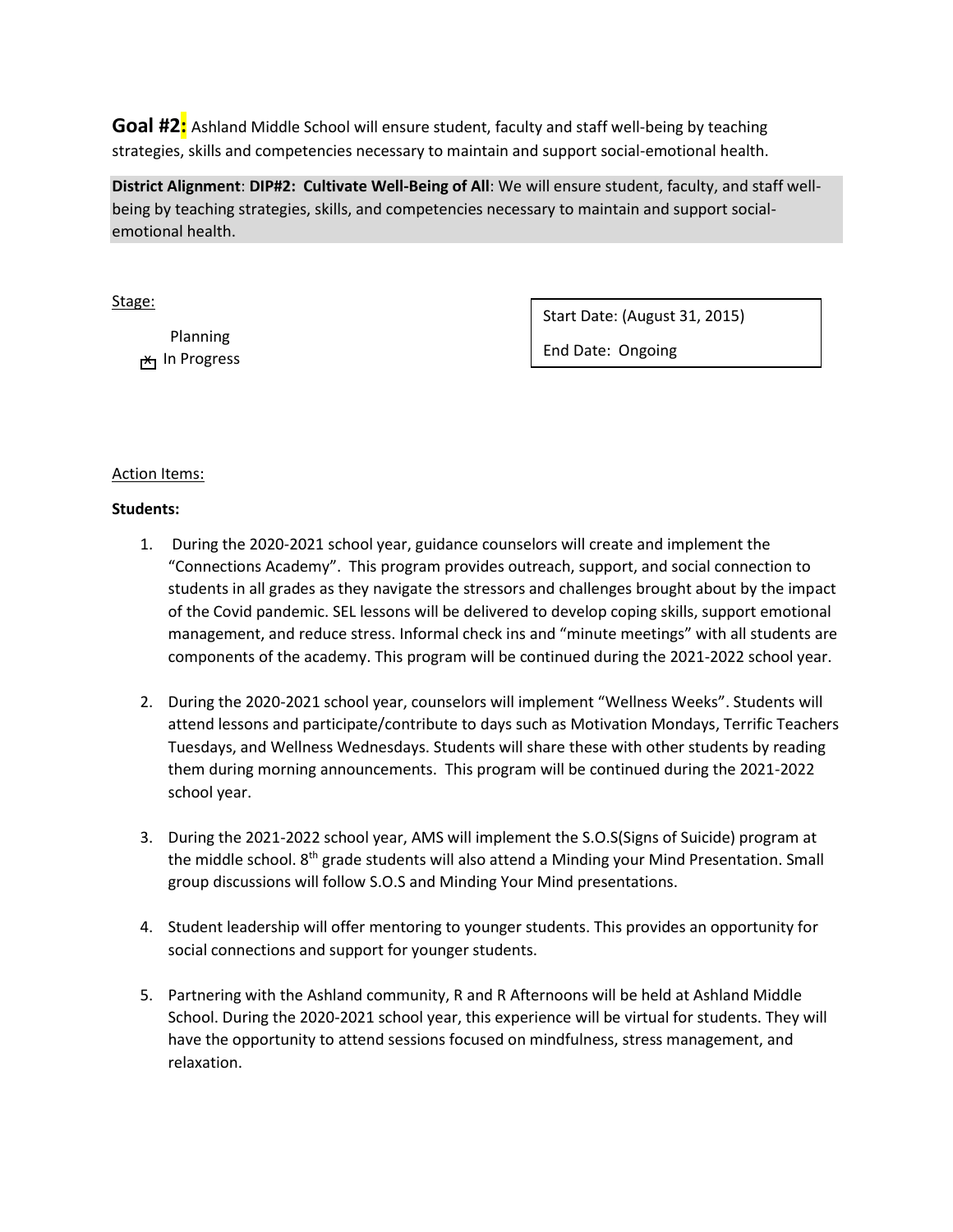#### **Faculty/Staff**

- 1. District SEL Coordinator shares "Zen Den" resources with teachers and staff each week.
- 2. Faculty will be provided professional development and training as part of delivery of the S.O.S. program to learn about issues and warning signs relating to depression, suicide and/or mental health training.
- 3. During the 2021-2022 school year, AMS professional development will focus on equity, diversity and inclusion. This will include anti-bias and anti-racism training. Staff professional development, training and curriculum review/resources will be included in this action item.
- 4. Partnering with the Ashland community, R and R Afternoons will be held at Ashland Middle School. During the 2020-2021 school year, this experience will be virtual for students. During this day, staff will also have the opportunity to attend staff only sessions targeted at mindfulness, SEL and rest/relaxation.

#### Indicators of Success:

- A. Connections Academy Implemented
- B. S.O.S and Minding Your Mind Programs implemented

C. Faculty trainings/professional development on mental health, Diversity and Inclusion, Anti-Bias/Anti-Racism education.

D. AMS R and R afternoon occurs in the spring

#### Narrative:

Ashland Middle School has analyzed data from the biannual Metrowest Health Survey – the last survey was taken in November of 2018(The 2020 survey was cancelled due to Covid). Based on student survey data from 2018, AMS has set goals to support parents, students, and faculty to develop strategies, skills and tools necessary to maintain a healthy physical and mental well-being. The AMS R and R afternoon were implemented virtually in March. AHS students and community members led three 45 minutes experiences that supported strategies and skills around stress reduction and physical and mental well being. Mental Health Data from the 2021 Metrowest survey will be analyzed to determine progress and set future goals.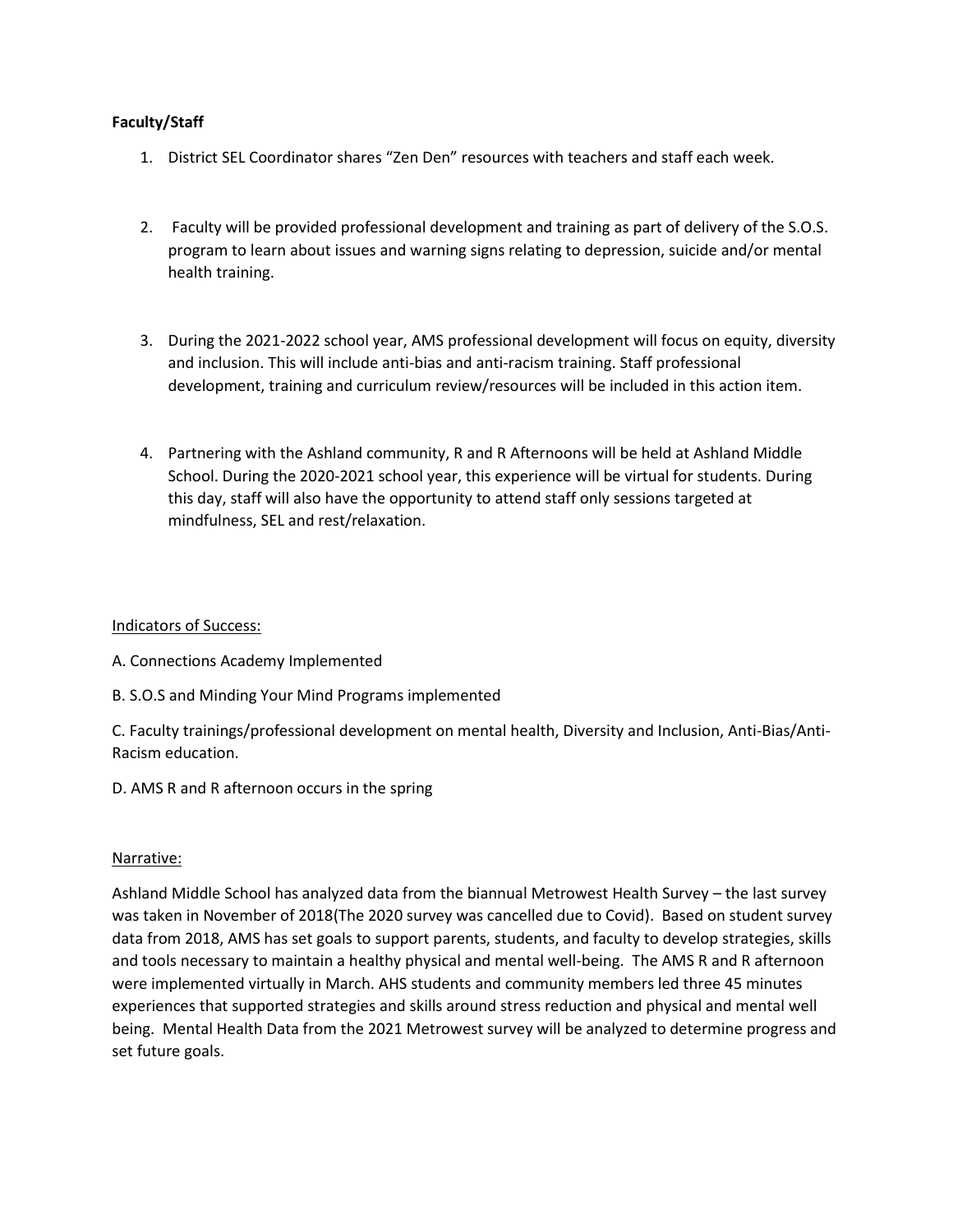## **Accomplishments**

The following goals have been fulfilled within the past 4 years, and are currently in place.

| Goal                                                                                                                                                                                                                   | <b>District</b><br><b>Alignment</b> | <b>Date</b><br><b>Completed</b>         |
|------------------------------------------------------------------------------------------------------------------------------------------------------------------------------------------------------------------------|-------------------------------------|-----------------------------------------|
| Our Wellness curriculum was examined to determine how we<br>can further support AMS students around mental and physical<br>well-being. The revised curriculum will be fully implemented.                               | <b>DIP#2</b>                        | 2018-2019<br>school year and<br>Ongoing |
| AMS Guidance pilots Online SEL program, Staff PD and faculty<br>meetings focus on SEL and staff surveys analyzed                                                                                                       | <b>DIP#2</b>                        | 2018-2019<br>and Ongoing                |
| AMS Counseling staff provides ongoing support for students in<br>need                                                                                                                                                  | DIP#2                               | Ongoing                                 |
| Ashland Middle School will launch the "See Something, Say<br>Something" program run by Sandy Hook Promise. This training<br>for staff and students focuses on safety and physical, social and<br>emotional well-being. | <b>DIP#2</b>                        | 2018-2019<br>and Ongoing                |
| Professional Development for Faculty on SEL/mental Health<br>Issues(Sandy Hook Promise in 2018-2019)                                                                                                                   | <b>DIP#2</b>                        | 2016-2017<br>and Ongoing                |
| AMS Successfully implemented R and R Afternoons                                                                                                                                                                        | <b>DIP#2</b>                        | 2016-2017<br>and Ongoing                |
| Naviance SEL Program Piloted                                                                                                                                                                                           | <b>DIP#2</b>                        | 2019-2020<br>school year                |
| Connections Academy program created to support the needs<br>of all students(Hybrid and Remote) during the 2020-2021<br>school year.                                                                                    | DIP#2                               | 2020-2021<br>and Ongoing                |

Goal #3: Ashland Middle School will continue to open lines of communication by fostering a school environment based on collaboration, respect, partnerships with students and parents, businesses, and the entire Ashland Community.

**District Alignment DIP#3**: **Engage Students, Families and Community as Partners in Learning:** We will continuously model a district environment based on collaboration, respect, and open lines of communication through partnerships with students, caregivers, community members, businesses, community-based organizations, and educational institutions.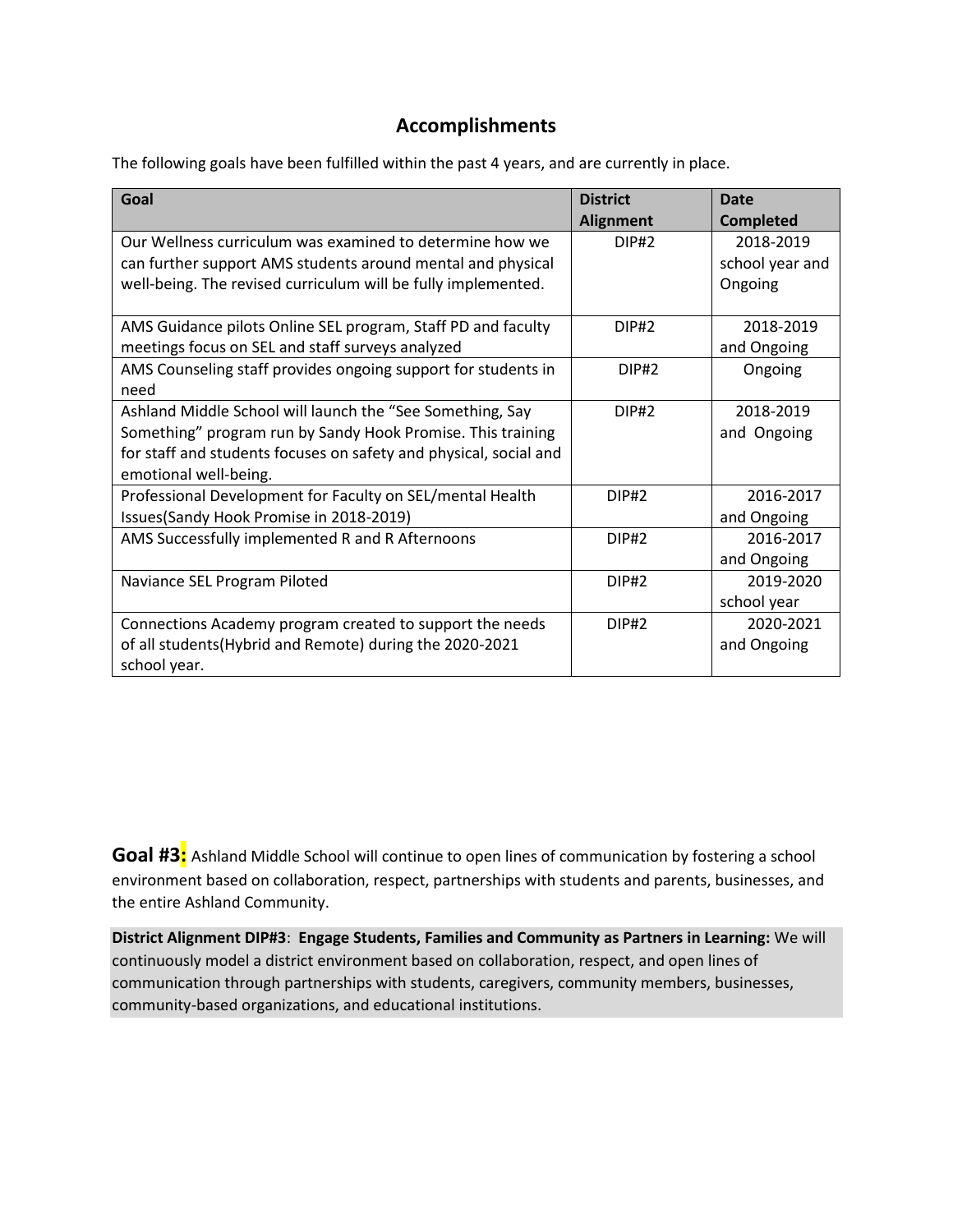#### Stage:

 $\square$  Planning

**x** In Progress

Start Date: (August 31, 2015)

End Date: (Ongoing)

#### Action Items:

- 1. Ashland will continue to communicate to parents and faculty using various technologies including weekly emails, Twitter, Website, and Blackboard messages. For the 2021-2022 school year, administrators will be trained on a new communication system.
- 2. The Principal will hold virtual grade level meetings every three to four weeks to connect with students, deliver information, and answer student questions. Ashland Middle School Guidance Counselors will use the "Connections Academy" to communicate and connect with students as well as deliver lessons on SEL strategies.
- 3. The Principal will conduct virtual parent meetings/webinars to communicate changes and answer parent questions over the course of the school year.
- 4. Ashland Middle School will use Iparent to communicate and update students and parents on grades, assignments, attendance, and course recommendations. Team and Department Curriculum Updates will be sent via email and teachers will also be utilizing Google Classroom to share assignments, assessments and student performance.
- 5. Ashland Middle School will run an all school assembly in November to recognize local Veterans.
- 6. During the 2020-2021 school year, the district will be sending all Ashland families a survey around district and school communication. The middle school will use results to review and improve the way we communicate and/or present information to families. AMS will evaluate and look to improve how we communicate with our ELL student population.
- 7. Ashland Middle School will partner with businesses in the community to offer "R and R" afternoons. This will be done virtually during the 2020-2021 school year. Teachers and community members will engage in various experiences with students focusing on stress reduction and positive physical and mental well-being.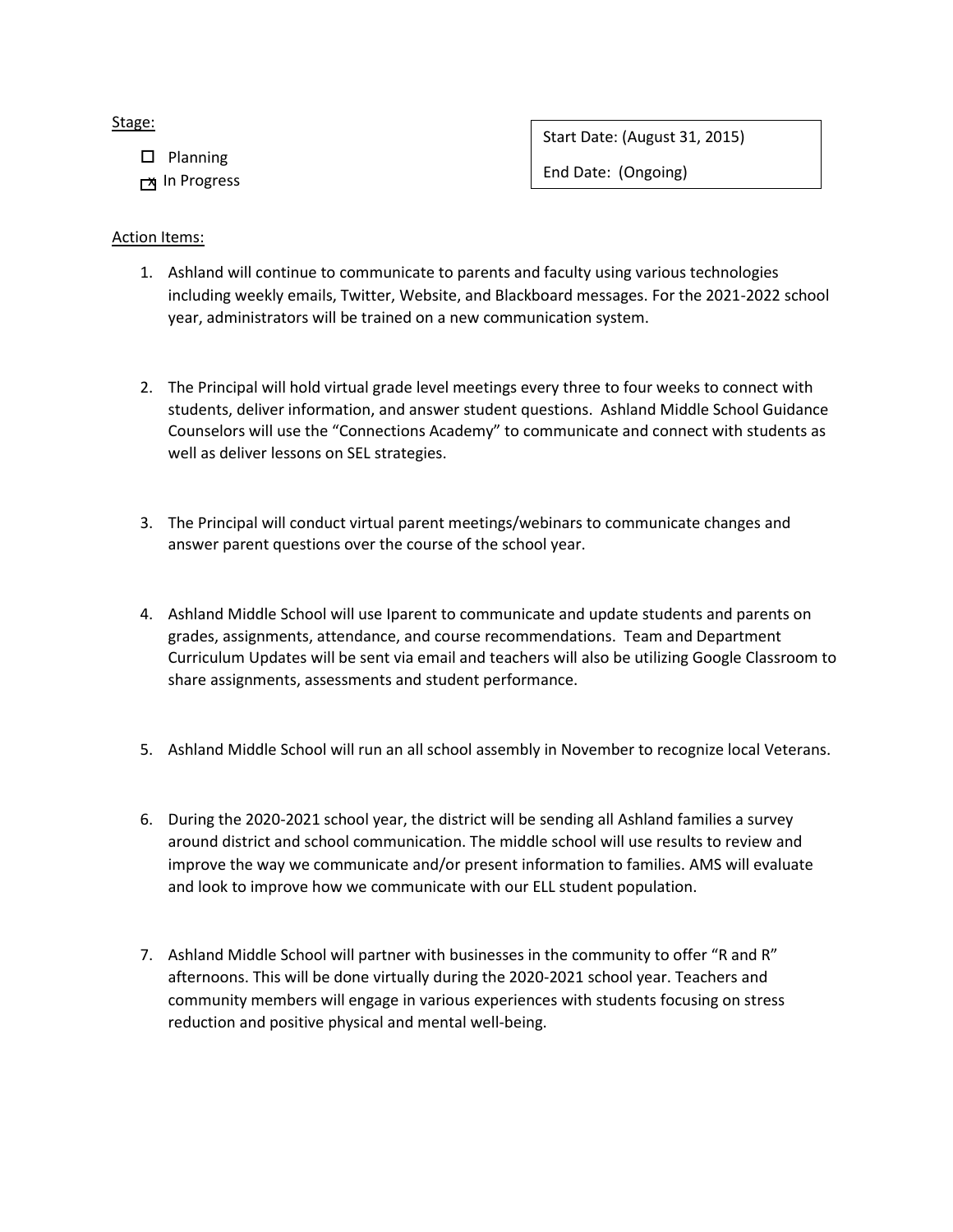#### Indicators of Success:

- A. Iparent and Google Classroom are utilized to communicate assignments, grades, attendance and student performance.
- B. Parent Virtual Meetings/Webinars and virtual grade level meetings occur over the course of the school year. The "Connections Academy" began during the 2020-2021 school year to support students – it will continue during the 2021-2022 school year.
- C. Adjustments are made to improve communication to all families(and the manner in which the school shares/posts information). AMS will evaluate and look to improve how we communicate with our ELL student population.
- D. R and R afternoons provide valuable SEL experiences/opportunities for students: Parents, Community Partners and high school students will run sessions.

#### Narrative:

Ashland Middle School continues to strive to improve communication to parents in ways that are helpful and comprehensive. Ashland Middle School continues to use the Iparent portal, giving parents the opportunity to view student grades and performance on individual assignments. AMS will continue to explore ways to utilize the Iparent software to improve communication and efficiency.

### **Accomplishments**

The following goals have been fulfilled within the past 3 years, and are currently in place.

| Goal                                                                  | <b>District</b>  | <b>Date</b>      |
|-----------------------------------------------------------------------|------------------|------------------|
|                                                                       | <b>Alignment</b> | <b>Completed</b> |
| Successful Iparent/Google Classroom use and continued                 | DIP3#            | 2015 school      |
| operation                                                             |                  | year and         |
|                                                                       |                  | ongoing          |
| <b>Safety Committee Member</b>                                        | DIP#3            | 2013 school      |
|                                                                       |                  | year and         |
|                                                                       |                  | ongoing          |
| 8 <sup>th</sup> grade Recommendations conducted paperless via Iparent | <b>DIP#3</b>     | 2015 school      |
|                                                                       |                  | year and         |
|                                                                       |                  | ongoing          |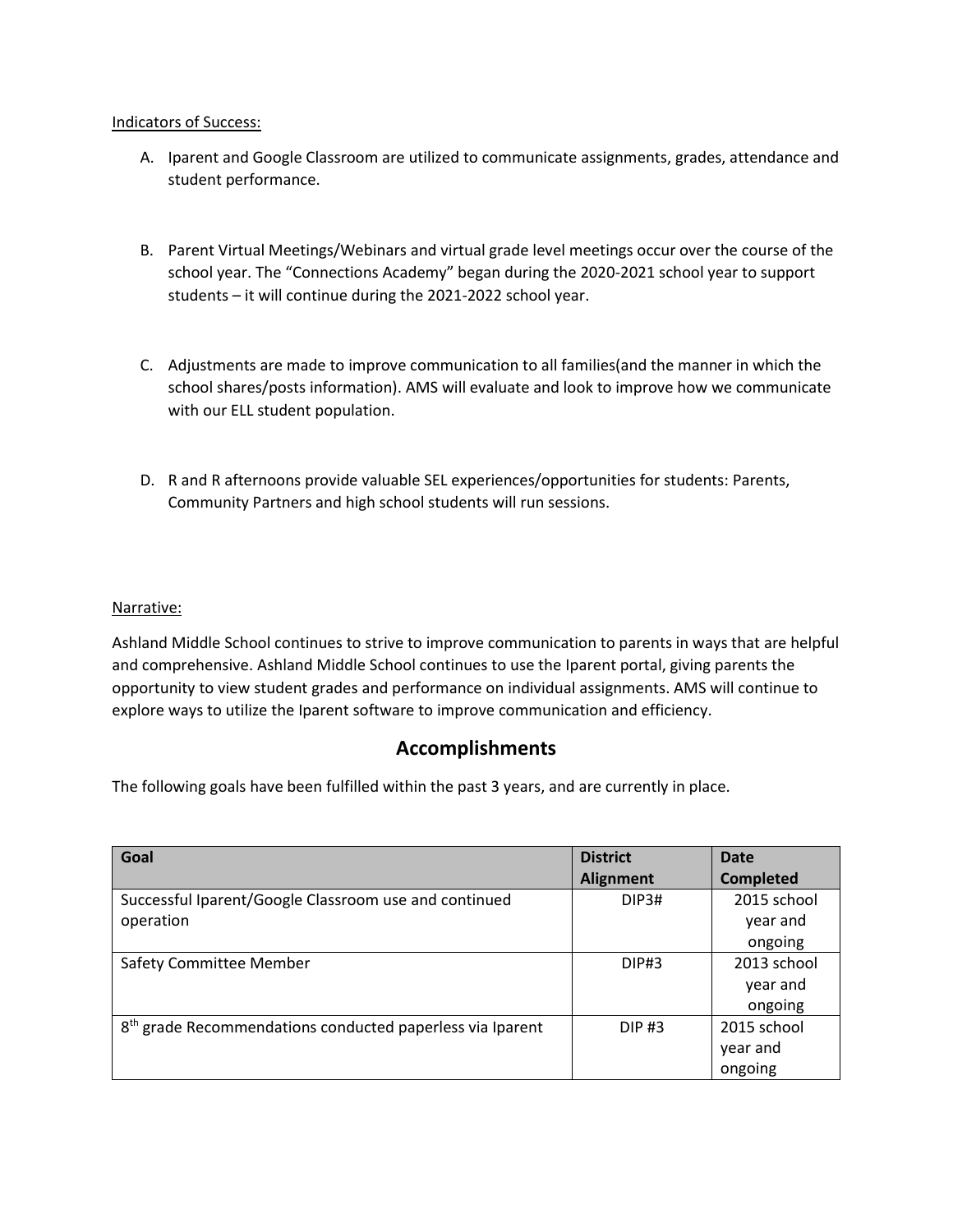| R and R afternoons conducted in the spring             | <b>DIP#3</b> | 2015 school |
|--------------------------------------------------------|--------------|-------------|
|                                                        |              | year and    |
|                                                        |              | ongoing     |
| <b>District Communication Survey Administered</b>      | <b>DIP#3</b> | 2020 school |
|                                                        |              | year        |
| Participation in the Decisions at Every Turn Coalition | <b>DIP#3</b> | 2013 school |
|                                                        |              | year and    |
|                                                        |              | ongoing     |
| $5th$ Grade Principal Coffees – 3 per year.            | <b>DIP#3</b> | 2014 school |
|                                                        |              | year and    |
|                                                        |              | ongoing     |

# **Glossary of Terms**

**R and R Afternoons** – Rest and Relax afternoons held at AMS for the first time this spring. This year, AMS has focused on supporting the mental health and well being of our students. These days, which were conducted in the afternoons on April 4th(for 6th grade and Team Green) and April 5th(for Team Purple and 8th grade), aimed to create positive experiences focused on mindfulness, stress management, and physical and mental relaxation. Teachers and community businesses hosted experiences for students in the afternoons.

**Achievement Gap -** Refers to any significant and persistent disparity in academic performance or educational attainment between different groups of students, such as white students and minorities, for example, or students from higher-income and lower-income households.

**MCAS** – The Massachusetts Comprehensive Assessment System is designed to meet the requirements of the Education Reform Law of 1993. MCAS tests are given to all public school students in Massachusetts and measures performance based on the Massachusetts Curriculum Framework learning standards. There are 3 tests students participate in: ELA(English Language Arts), Math, and Science and Technology/Engineering. During the 2014/2015 school year, AMS 8<sup>th</sup> grade students tested in Science and Technology/Engineering.

**PARCC** – Partnership for Assessment of Readiness for College and Careers. PARCC is a group of states working together to develop a set of assessments that measure whether students are on track to be successful in college and their careers. The PARCC assessment is aligned with the new Common Core State Standards(CCSS) which ensures every child is on the path to college and career readiness. During the 2014/2015 school year, AMS students participated in computer based testing in math and English.

**ISSP** - Individualized Student Success Plan. ISSPs are created by Team teachers in the fall for those students who scored warning or needs improvement on MCAS tests in the spring. Teachers create these plans to implement strategies and create an action plan so these students may reach state and school learning goals.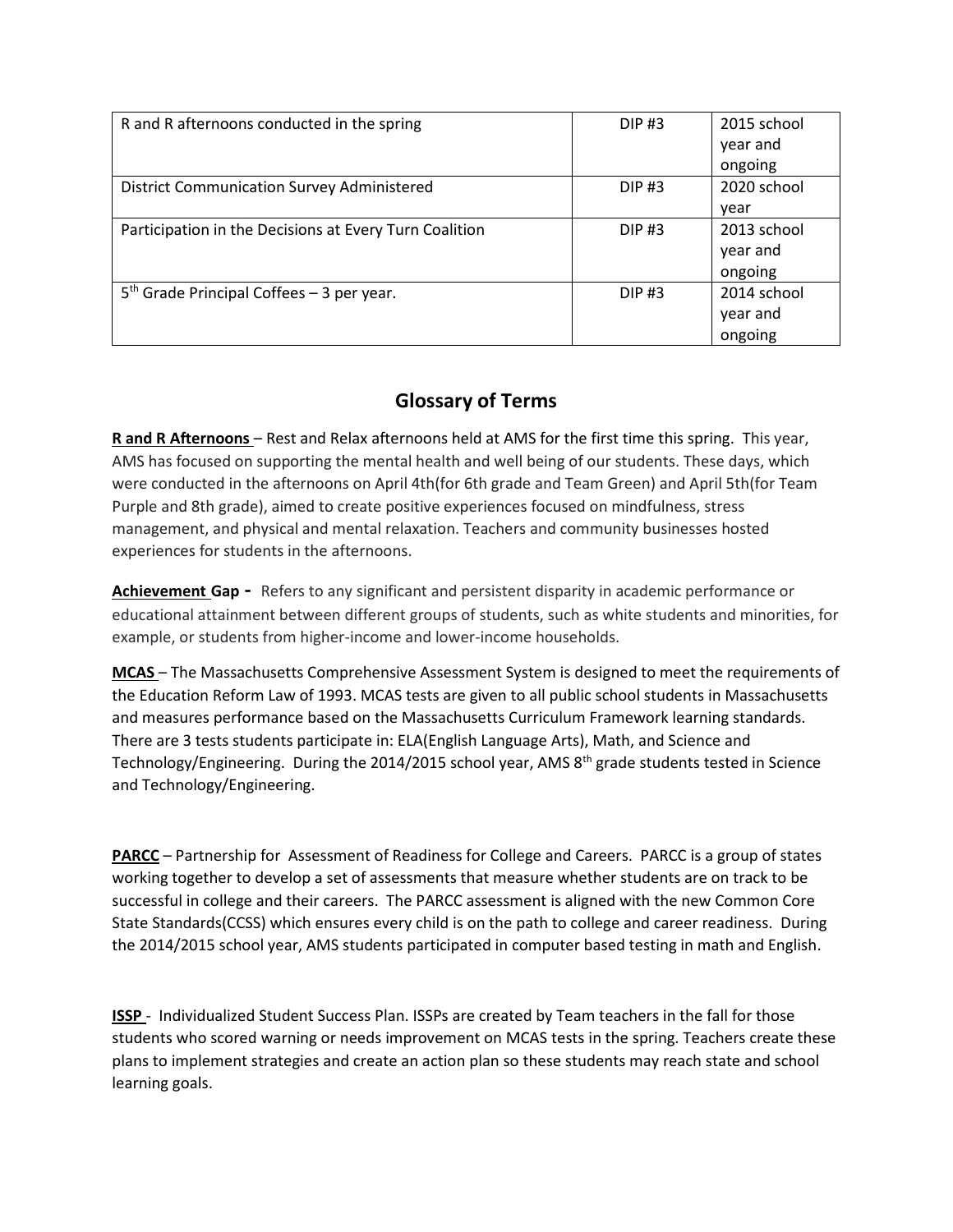**Vertical Meetings**: Teacher meetings that take place during professional development days to improve transition from one building to the next. 8<sup>th</sup> grade Ashland Middle School teachers and counselors meet with Ashland High School staff to discuss recommendations for 9<sup>th</sup> grade, skill development, curriculum alignment, etc.  $6<sup>th</sup>$  grade Ashland Middle School teachers and counselors meet with Mindess staff to discuss math placement, skill development, curriculum alignment, etc.

**PBIS** – Positive Behavior Intervention and Support. All schools in the district have adopted Positive Behavior Intervention and Support (PBIS). At AMS we are proud to have a national, data-driven model that supports us in establishing a positive school culture. PBIS starts with establishing core values and teaching the behaviors we expect students to show in living those values. PBIS also emphasizes the importance of recognizing students who meet these behavioral expectations.

**Second Step**: The middle school Second Step program is a universal, classroom based program that addresses the core competencies and problematic behaviors shown to affect student success in school and life. Some Second Step topics include emotion management, stress management, bullying, empathy and communication.

**Advisory** – 10 minute period during the school day when AMS students meet with their mentor teacher or advisor. This is a period when teachers can check in with students and many have a snack during this time. AMS guidance will also run initiatives during this period such as Diversity, Kindness, and Cyberbullying.

**Metrowest Health Survey** - Since 2006, the Metrowest Adolescent Health Survey has been administered every other year to monitor trends in health and risk behaviors and identify emerging health issues at the local and regional levels. With over 41,000 students surveyed in 2014 alone, this regional census is one of the largest adolescent health surveys in the country. Yet it maintains a local focus, with the goal of providing comprehensive data on issues of local concern to inform schools and communities as they strive to enhance policies and programs, improve prevention efforts, and set priorities for achieving a healthier youth population. In Ashland, the 2014 MWAHS was administered to middle school students in grades 6 through 8 and high school students in grades 9 through 12 this past November.

**Mentoring Program/initiative:** AMS students trained in leadership so they may mentor(and connect) with incoming 6<sup>th</sup> grade students to ease transitions to begin the school year.

**ASAP** – Ashland Substance Abuse Prevention. Group of students(grades 6-8) led by an advisor to provide information to AMS around substance abuse prevention.

**Shout outs** – Individual AMS students recognized during announcements for reflecting the AMS core values of Respect and Responsibility.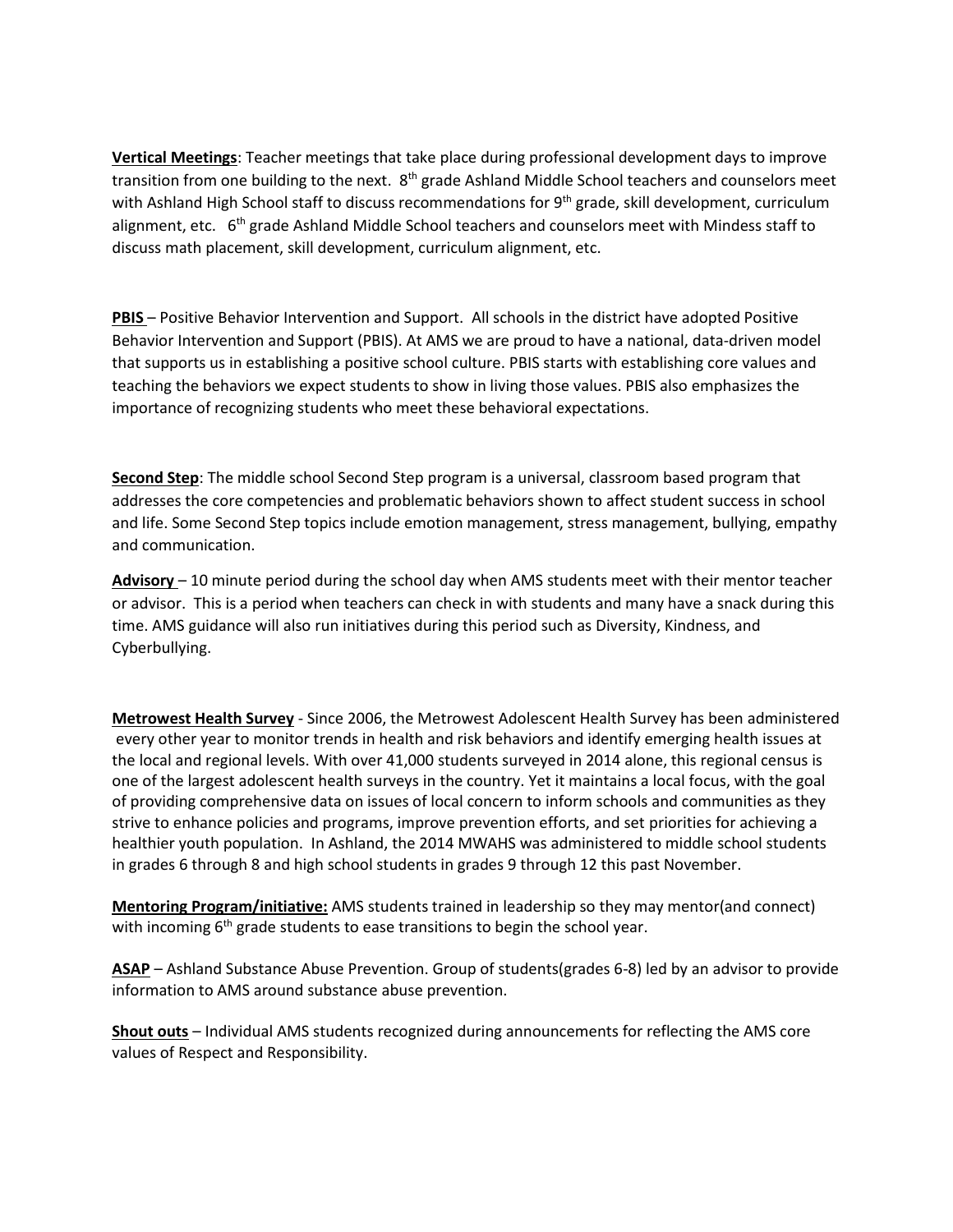**STEM** – Science Technology Engineering and Math. The AMS STEM teacher works with core academic teachers to deliver the STEM curriculum to students.

**Discovery** – "D" period class in the AMS schedule that rotates during the day. During Discovery, teachers conduct interdisciplinary units, enrichment opportunities and remediation. Specialized instruction, Band and Chorus also occur during this period.

**UBD** – Understanding by Design. Thousands of educators across the country use the Understanding by Design framework, created by Grant Wiggins and Jay McTighe, to get a handle on standards, align programs to assessments, and guide teachers in implementing a standards-based curriculum that leads to student understanding and achievement.

**Iparent** – Software that allows parents to periodically view student attendance, grades, assignments and course recommendations.

**RTI** – Response to Intervention. This is a multi-tier approach to the early identification and support of students with learning and behavior needs. The RTI team meets weekly to identify students in need of support and sets measurable learning goals for those individuals.

> **Site Council Members David DiGirolamo Brandi Kinsman Tina Fitanides Patricia Callahan Tracy Terry Mike Morro(non voting member) Jake Smith**

> > **Approvals**